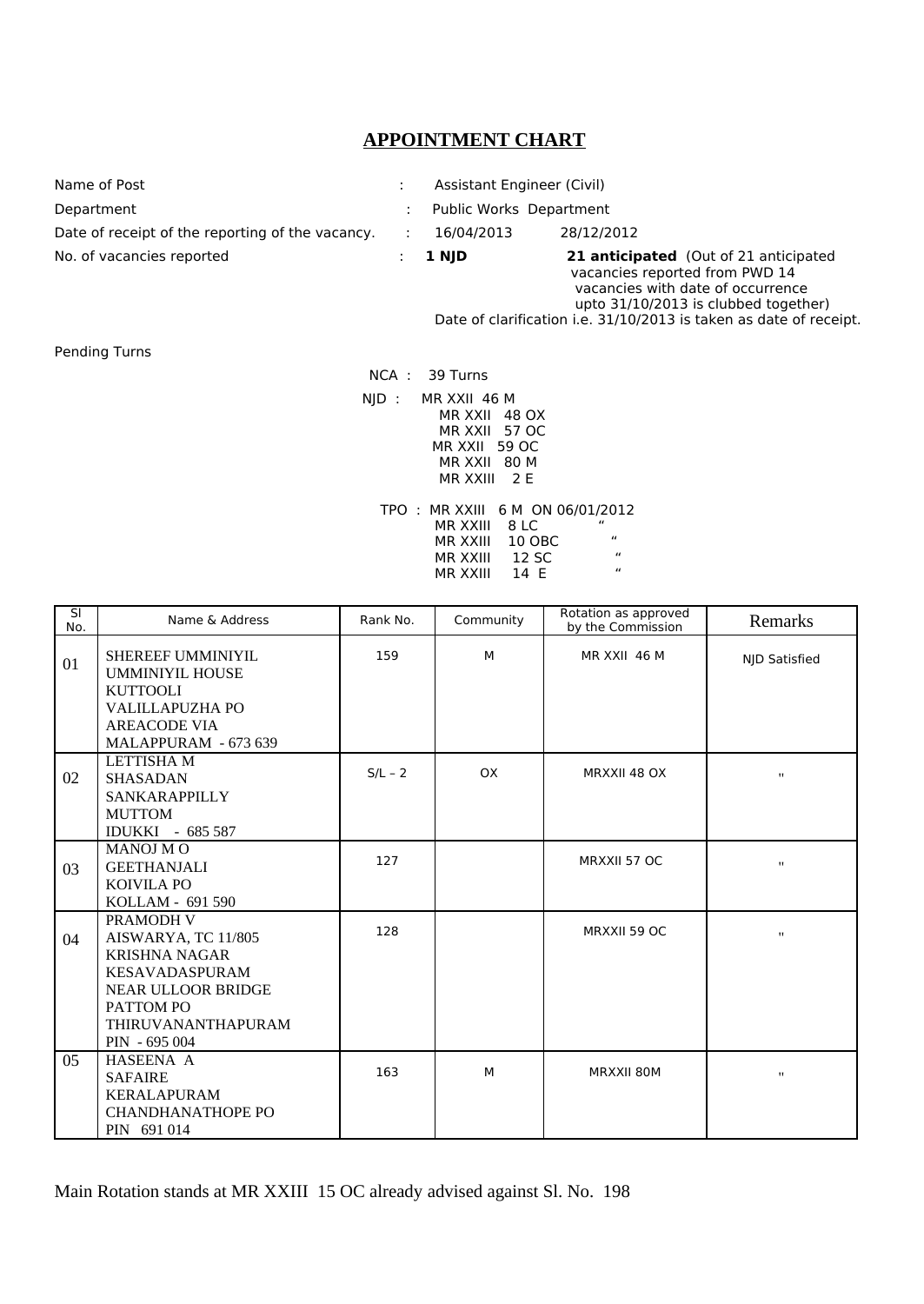| 06 | PRIJITHA CHANDRAN<br>KAMPATTIYIL<br>PONMANA PO                                                                                                      | 133                     | (EZHAVA)            | MR XXIII 2 E                                                           | <b>NJD Satisfied</b>               |
|----|-----------------------------------------------------------------------------------------------------------------------------------------------------|-------------------------|---------------------|------------------------------------------------------------------------|------------------------------------|
|    | <b>CHAVARA</b><br>PIN 691 583                                                                                                                       |                         |                     |                                                                        |                                    |
| 07 | PH ortho - No candidate available as per Circular No. 03/2013 to be filled from                                                                     |                         |                     |                                                                        |                                    |
| 08 | BABITHA M.<br><b>EARACKAL HOUSE</b><br><b>INDIRA NAGAR</b><br><b>IST STREET</b><br><b>MANNUTHY</b><br><b>THRISSUR - 680651</b>                      | next Ranked list<br>173 | (MUSLIM)            | MR XXIII 6 M                                                           | TPO on 06/01/2012 now<br>satisfied |
| 09 | <b>VINEETHA BASIL</b><br>LILLY MANGALAM<br><b>MAYYANAD PO</b><br>KOLLAM - 691303                                                                    | 214                     | (LATIN<br>CATHOLIC) | MR XXIII 8 LC                                                          | TPO on 06/01/2012<br>now satisfied |
| 10 | JEEVA JYOTHY G.<br>TC 48/387<br>SASTRINAGAR (WEST)<br>KARAMANA PO<br>PIN 695002                                                                     | 170                     | OBC                 | MR XXIII 10 OBC                                                        | TPO on 06/01/2012 now<br>satisfied |
| 11 | SUNIL KUMAR T.<br><b>SUNIL BHAVAN</b><br>PATTIYAKKALA<br><b>VENPAKAL PO</b><br>TRIVANDRUM - 695 123                                                 | $S/L - 16$              | <b>SC</b>           | MR XXIII 12 SC<br>NCA Comp. to MR III 92<br>ST NCA SC on<br>12/12/2007 | TPO on 29/05/2012 now<br>satisfied |
|    | MR XXIII 13 Already advised<br>MR XXIII 14 E TPO ON 29/05/2012<br>MRXXIII 15 OC already advised on 29/05/2012<br>MR XXIII 16 M TPO TO KEEP 50% RULE |                         |                     |                                                                        |                                    |
| 12 | REMYA V.S.<br><b>AISWARYA HOUSE</b><br>THALAKULATHUR PO<br>KOZHIKODE - 673317                                                                       | 134                     | OBC                 | MR XXIII 17 OC                                                         |                                    |
|    | MR XXIII 18 E TPO to keep 50%<br>rule                                                                                                               |                         |                     |                                                                        |                                    |
| 13 | NEEBA Y<br>PALLIVATHUKKAL<br>THEKKENADA PO<br><b>VAIKOM</b><br>KOTTAYAM - 686142                                                                    | 135                     |                     | MR XXIII 19 OC                                                         |                                    |
|    | MR XXIII 20 V TPO to keep<br>50% rule                                                                                                               |                         |                     |                                                                        |                                    |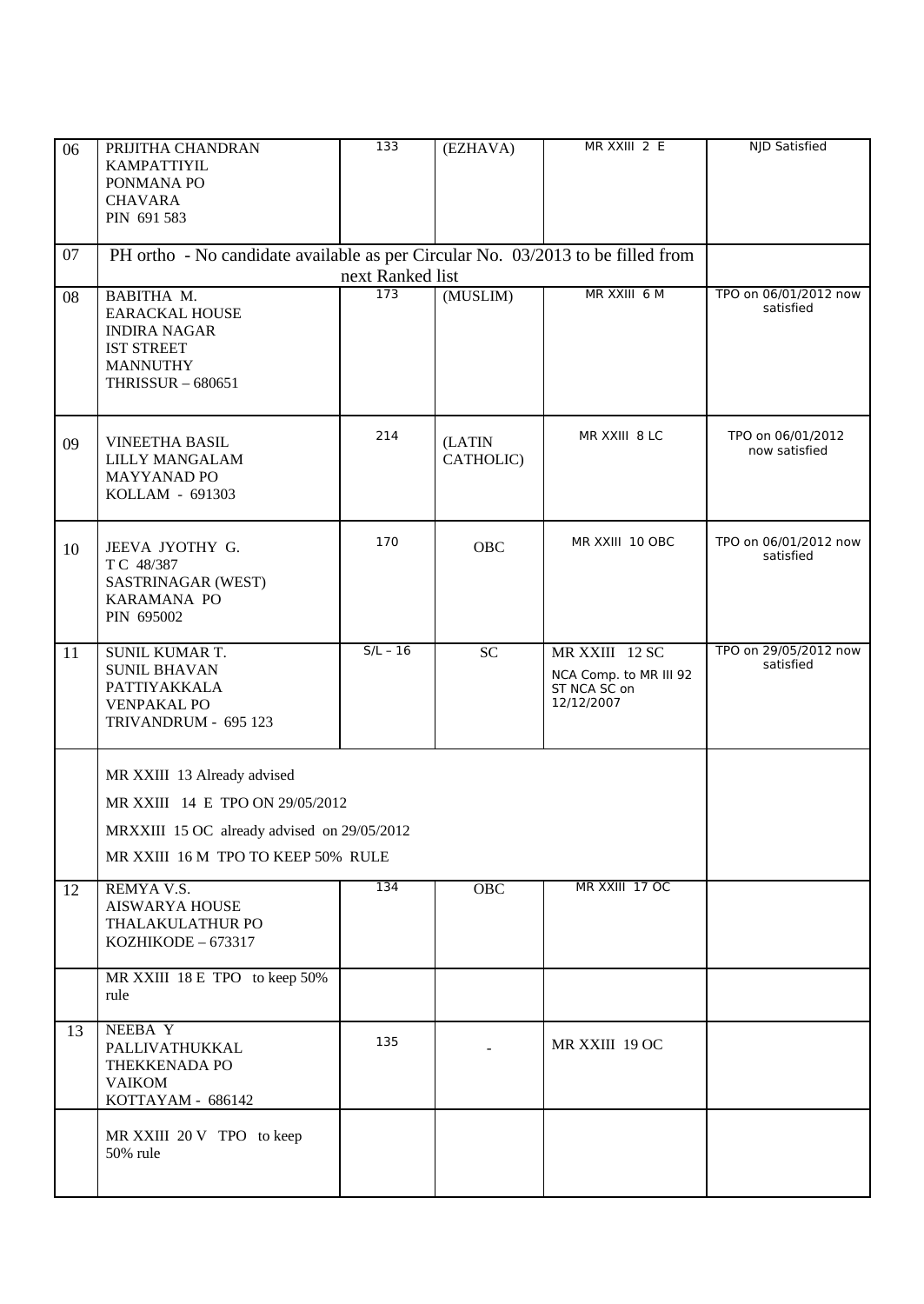| 14 | DEEPTHI L.               | 137 |          | MRXXIII 21 OC  |  |
|----|--------------------------|-----|----------|----------------|--|
|    | TC 28/868                |     |          |                |  |
|    | PRA 35, KUNCHU VEEDU     |     |          |                |  |
|    | KAITHAMUKKU              |     |          |                |  |
|    | PUNNAPURAM               |     |          |                |  |
|    | PETTAH PO                |     |          |                |  |
|    | TRIVANDRUM - 695024      |     |          |                |  |
|    | MR XXIII 22 LC/AI TPO to |     |          |                |  |
|    | keep 50% rule            |     |          |                |  |
|    |                          |     |          |                |  |
| 15 |                          | 141 | (EZHAVA) | MR XXIII 23 OC |  |
|    | SANTHOSH KUMAR P.D.      |     |          |                |  |
|    | PUTHUVANAPPARAMPU        |     |          |                |  |
|    | PAZHAVEEDU               |     |          |                |  |
|    | PAZHAVEEDU PO            |     |          |                |  |
|    | ALAPPUZHA - 688009       |     |          |                |  |

|                   | ос        | De,<br>DL | <b>NJD</b> | <b>PH</b> | <b>TOTAL</b> |
|-------------------|-----------|-----------|------------|-----------|--------------|
| Previous          |           | っと        | 48         | ـ         | 165          |
| Present           |           |           |            |           |              |
| <sup>-</sup> otal | - -<br>ხს | 60        | 49         |           |              |

No. of vacancies reported : **2 anticipated** (Out of 21 anticipated vacancies 14 were advised remaining 2 vacancy with date of occurrence 01/11/2013 now advised)<br>28/12/2012 (Date of receipt is taken as 31/10/2 : 28/12/2012 (Date of receipt is taken as 31/10/2013)

Pending Turns

 NCA : 39 Turns NJD : Nil

TPO : MR XXIII 14 E MR XXIII 16 M MR XXIII 18 E MR XXIII 20 V MR XXIII 22 LC/AI

5 vacancies reported from Irrigation Department is treated as fresh & to be advised from this Ranked List before its exhaustion (As per letter No. GR IC (3) 50395/07/GW dated 29/10/2013.

Main Rotation stands at MR XXIII 23 OC already advised with Sl. No. 207

| 16 | SINI D.S.<br><b>BALAJI MANDIR</b><br><b>ATTUPURAM</b><br>KADAKKAL PO<br>PIN 691 536           | 143 | Ezhava | MR XXIII 14 E  | TPO on 29/05/2012<br>now satisfied |
|----|-----------------------------------------------------------------------------------------------|-----|--------|----------------|------------------------------------|
|    | MR XXIII 24 SC TPO to keep<br>50% rule                                                        |     |        |                |                                    |
| 17 | SATHEESAN K.V.<br><b>SHREYAS</b><br>KARINKALKUZHI<br>KOLACHERRY PO<br><b>KANNUR - 670 601</b> | 142 |        | MR XXIII 25 OC |                                    |